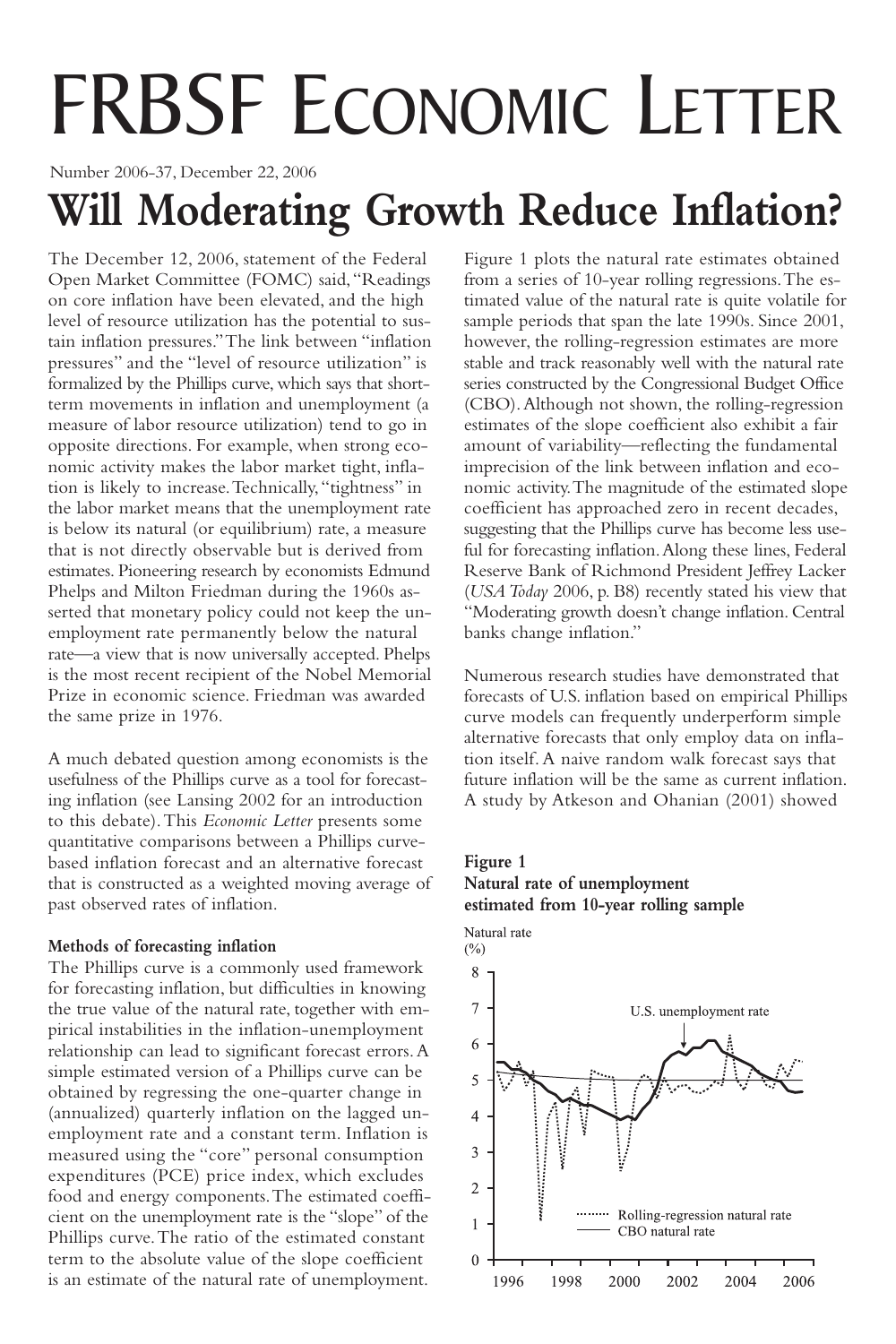that a random walk forecast outperforms a Phillips curve-based inflation forecast from 1984 onwards.

A random walk forecast uses data only on the most recent inflation rate.A more general forecasting approach uses a moving average of past rates of inflation, with recent data receiving more weight than older data.This "weighted moving average" forecast is known to be more accurate when inflation movements are governed by both temporary and permanent shocks.The underlying assumption is that temporary shocks push inflation away from a long-run target rate but permanent shocks can shift the target over time.

The optimal weights assigned to past inflation in the forecast rule are governed by a mathematical formula that depends on the ratio of volatilities of permanent to temporary shocks.A higher volatility ratio means that a larger fraction of observed movements in inflation are viewed as permanent, thus increasing the weight assigned to recent data in the forecast rule. The volatility ratio can be identified from the data by measuring the persistence of one-quarter changes in the inflation rate, as shown by Lansing (2006).The methodology reveals a downward trending volatility ratio over the last decade, indicating a reduced likelihood of a permanent shift (either upwards or downwards) in the Fed's inflation target.This evidence is consistent with the idea of "well-anchored inflation expectations" in describing the current environment (see, for example,Williams 2006).

#### **Quantitative forecast comparison**

Figure 2 plots one-year-ahead inflation forecasts together with realized inflation data over the period 1996:Q1 to 2006:Q3.The distance between the forecasts and the realized data represents the forecast error. The metric for assessing forecast accuracy is the mean squared error of the forecast.

Each quarter, the latest Phillips curve regression equation is iterated four quarters ahead to compute a predicted average inflation rate for the coming year.The predicted trajectory of the unemployment rate is constructed by assuming that the prevailing unemployment rate will gradually adjust to the most recent estimate of the natural rate.

The weighted moving average forecast is constructed using the weights implied by the volatility ratio identified from a 10-year rolling sample. Forecasts beyond one-quarter are set equal to the one-quarter-ahead prediction, reflecting the idea that the best forecast of the future inflation target is the current estimate of the inflation target.

The weighted moving average forecast outperforms both the Phillips curve and a random walk forecast

#### **Figure 2 Realized inflation and forecasts**



over the full data sample that runs from 1975:Q1 to 2006:Q3.The weighted moving average also delivers the best performance in two out of three subperiods, namely, during the volatile inflation era from 1975:Q1 to 1984:Q4 and the stable inflation era from 1996:Q1 to 2006:Q3.The random walk forecast (not shown) does slightly better than the weighted moving average during the intermediate period that runs from 1985:Q1 to 1995:Q4.These results are in line with previous studies which find that simple inflationbased forecast rules can routinely outperform Phillips curve-based forecasts.

In Figure 2, the Phillips curve predicts a mild upward drift in core PCE inflation over the next two years as the unemployment rate rises towards the natural rate.The weighted moving average predicts a slight decrease in core PCE inflation from 2006:Q3 to 2006:Q4, followed by a leveling out thereafter at the current estimate of the long-run inflation target (which is slightly below 2.4%).

#### **Policy implications**

The unemployment "gap" is the percentage-point difference between the natural rate and the prevailing unemployment rate. In addition to appearing in Phillips curve models, the gap plays a role in simple Taylor-type policy rules, which are often used to establish a rough range for judging the appropriate level of the federal funds rate to achieve a balance between the Fed's competing goals of keeping inflation low while promoting maximum employment. In Figure 1, the 2006:Q3 unemployment gap is positive using either measure of the natural rate.

Figure 3 plots the predicted level of the federal funds rate using a Taylor-type rule with a weight of 1.0 on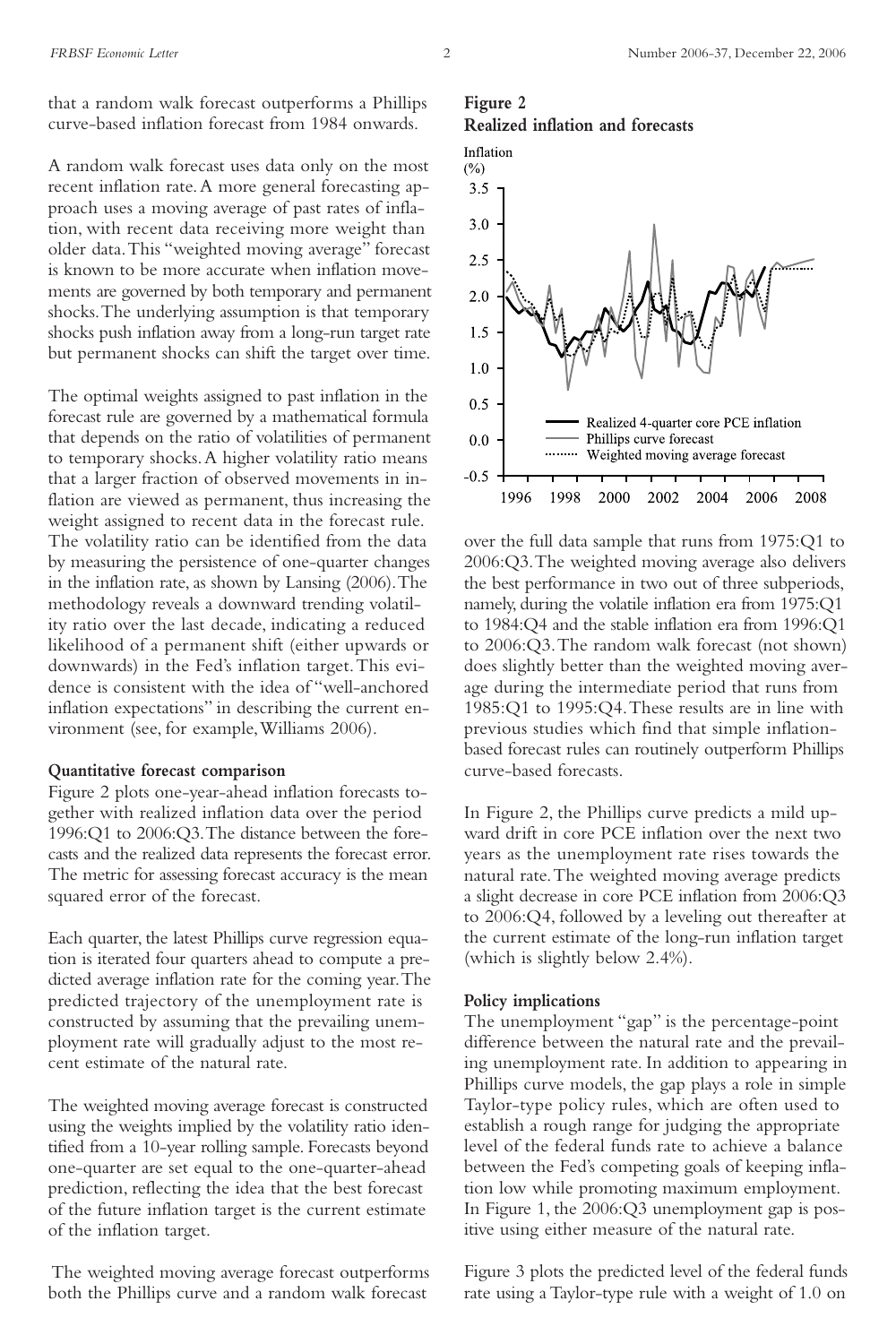

the unemployment gap and a weight of 0.5 on the gap between actual and "desired" inflation.The unemployment gap is constructed using the less volatile CBO natural rate series. Inflation here is measured by the four-quarter change in the core PCE price index. In constructing the figure, two values for the desired inflation target are considered: 1% or 2%, defining what is often viewed as the Fed's "comfort zone."Two values for the long-run equilibrium real rate of interest are considered: 2% or 3%, reflecting typical empirical estimates.

As the figure shows, today's 5.25% funds rate is slightly above the lower bound of the Taylor-type rule prediction, in contrast to the 2002–2004 period, when the funds rate was well below the lower bound. Still, the current stance of policy could be tightened by more than 100 basis points without exceeding the upper bound. Given the uncertainty about the true values of the inflation target, the equilibrium real interest rate, and the natural rate of unemployment, this exercise does not say definitively whether policy is too tight or too loose.According to the December 12 FOMC statement,"The extent and timing of any additional firming that may be needed to address [inflation] risks will depend on the evolution of the outlook for both inflation and economic growth, as implied by incoming information."

#### **Conclusion**

Empirical estimates suggest that changes in the level of labor resource utilization, as measured by the unemployment gap, appear to be less useful for forecasting inflation than in the past. If anything, the Phillips curve predicts that core PCE inflation will drift upward over the next two years, because the prevailing unemployment rate is below estimates of the natural rate.

A weighted moving average forecast attempts to disentangle permanent versus temporary movements in the inflation rate.This decomposition is relevant to current policy discussions, because some of recent increase in core PCE inflation could be due to temporary factors, such as pass-through from high energy prices and a shift in the demand for rental housing that affects the shelter-cost component of core inflation.A retrospective evaluation of forecast accuracy shows that the weighted moving average forecast generally outperforms both the Phillips curve and a random walk forecast in predicting core PCE inflation one year ahead.The weighted moving average predicts that core PCE inflation will experience only a slight drop going forward because the current rate is close to the estimated inflation target.

> **Kevin J. Lansing Senior Economist**

#### **References**

*[URLs accessed December 2006.]*

- Atkeson,A., and L.E. Ohanian. 2001. "Are Phillips Curves Useful for Forecasting Inflation?" FRB Minneapolis *Quarterly Review* (Winter) pp. 2–11. http://www.mpls.frb.org/research/common/pub\_ detail\_fwd.cfm?pub\_number= 2511&pub\_type=QR
- Lansing, K.J. 2002."Can the Phillips Curve Help Forecast Inflation?" *FRBSF Economic Letter* 2002-29 (October 4). http://www.frbsf.org/publications/economics/ letter/2002/el2002-29.html
- Lansing, K.J. 2006."Time-Varying U.S. Inflation Dynamics and the New Keynesian Phillips Curve." FRBSF Working Paper 2006-15. http:// www.frbsf.org/publications/economics/papers/ 2006/wp06-15bk.pdf
- *USA Today.* 2006."Dissenting Fed Official Says Inflation a Risk." September 6. http://www.usatoday.com/ money/economy/fed/2006-09-05-lacker-usat\_x.htm
- Williams, J.C. 2006."Inflation Persistence in an Era of Well-Anchored Inflation Expectations." *FRBSF Economic Letter* 2006-27 (October 13). http:// www.frbsf.org/publications/economics/letter/ 2006/el2006-27.html